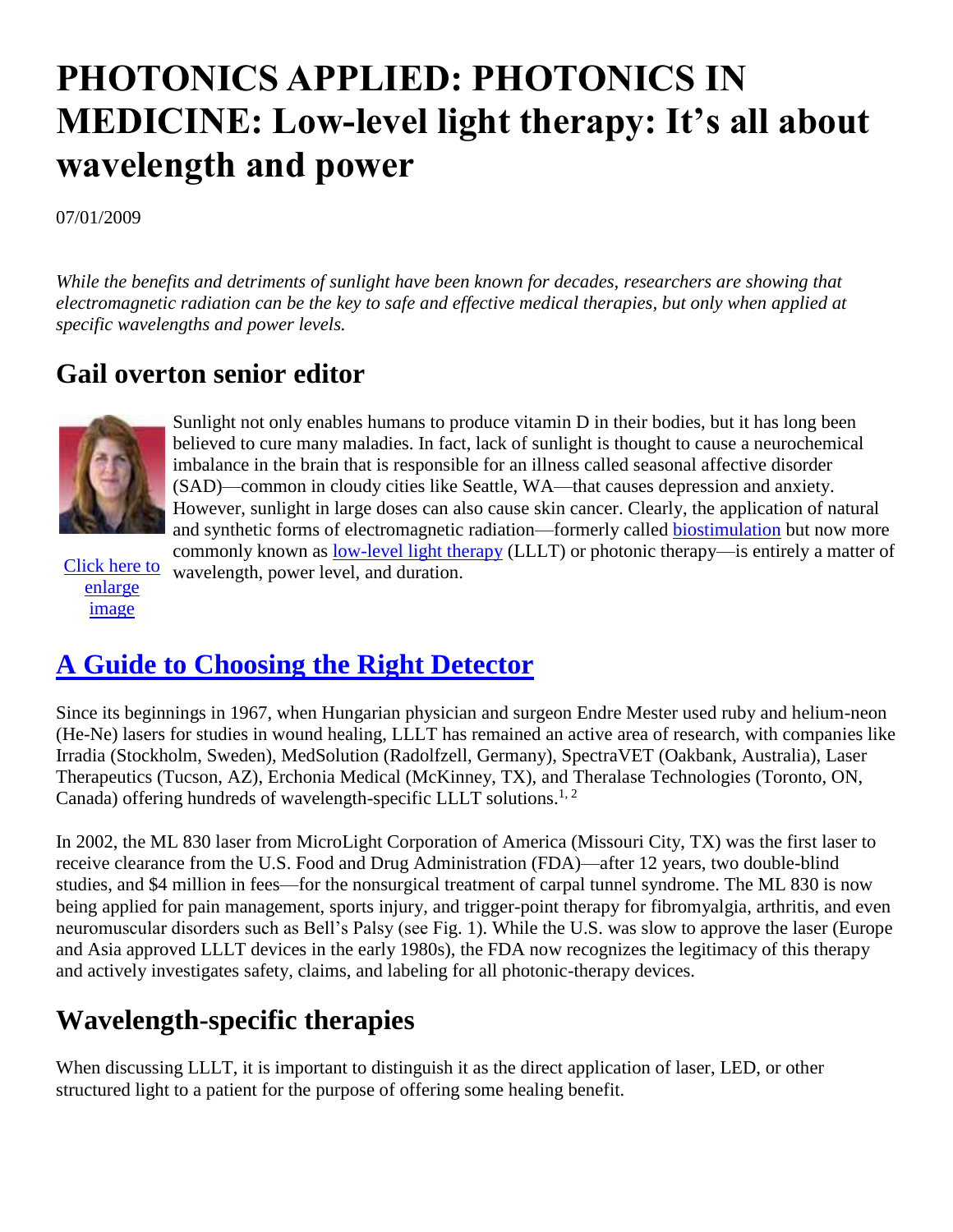

*FIGURE 1. The ML830 from MicroLight uses three 830 nm laser diodes to penetrate skin to a depth of about 2 [in. A red LED guides the collimated output from the laser](javascript:OpenLargeWindow(265014,650,666,)  diodes; the beams diverge slightly as they are absorbed [and/or pass through different tissue layers. \(Courtesy of MicroLight\)](javascript:OpenLargeWindow(265014,650,666,)* [Click here to enlarge image](javascript:OpenLargeWindow(265014,650,666,)

First applied in the field of veterinary medicine, light therapy using red light (632 nm) has a beneficial effect on animals in the treatment of pain associated with tissue injury (see www.vomtech.com/vetcoldlaser.html). "For the last eight years we have been mapping out the specific laser frequencies and protocols for animals—mostly dogs, cats, and horses—serving as a sort-of 'clearing house' for over 120 animal laser practitioners who provide us with additional clinical applications of LLLT," says William L. Inman, a practicing veterinarian who offers seminars on veterinary cold-laser therapy. "Frustratingly, at times we are reluctant to state what this technology can actually do, as my colleagues do not believe that such results are possible—until they try and apply the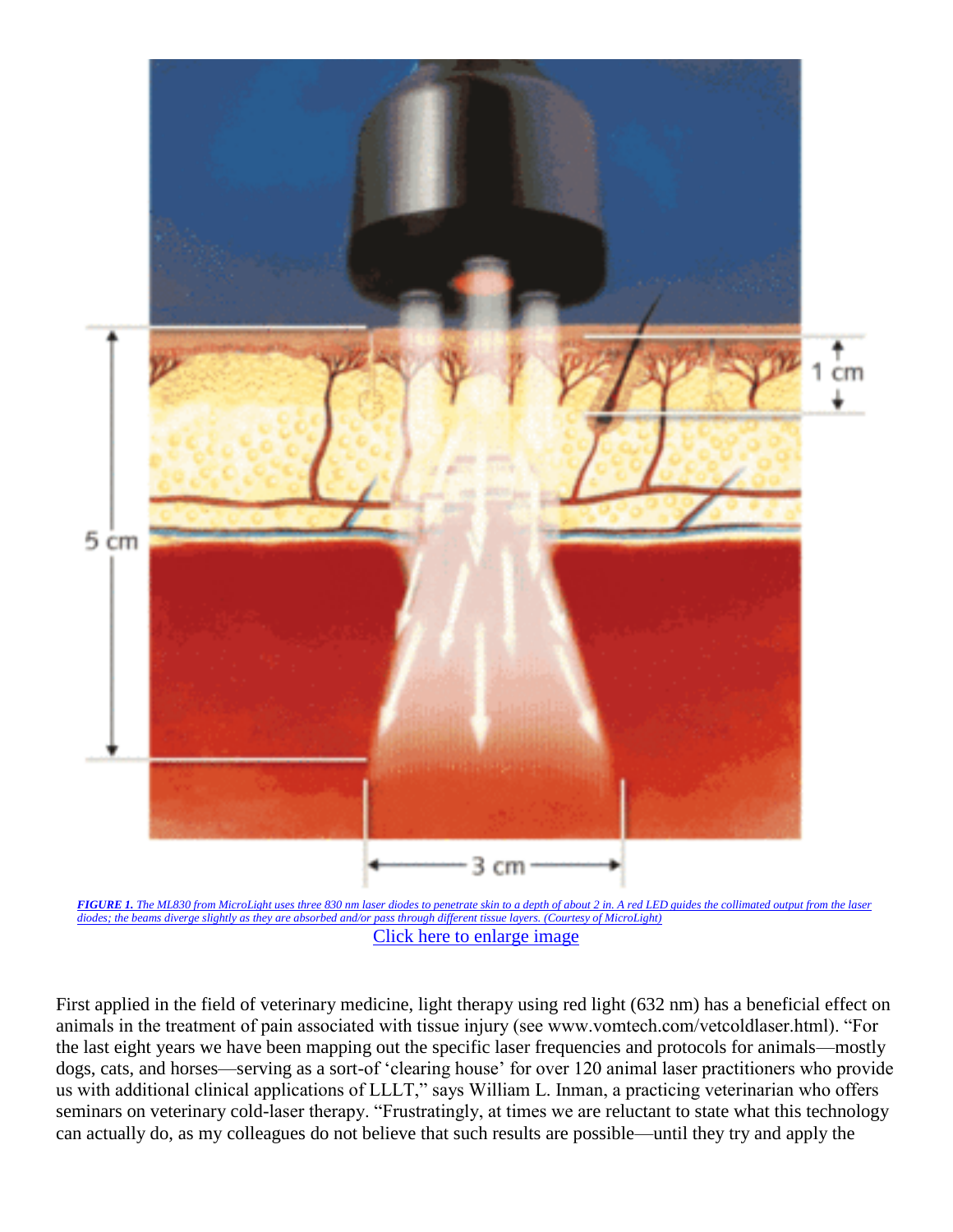technique, of course." Inman says that red and infrared light has proven effects at the cellular level, repairing mitochondrial and messenger DNA to support and maintain metabolism in the cell and promote healing

Longer infrared wavelengths at 830 nm offer the greatest tissue penetration depth for muscle-healing applications. For example, Inman points to a randomized, double-blind, placebo-controlled study of LLLT in 90 subjects with chronic neck pain using a 300 mW, 830 nm laser at Castle Hill Medical Centre in Australia.<sup>3</sup> The study showed that LLLT, with the parameters used in the study, was effective in providing pain relief for patients with chronic neck pain over a period of three months.

Burn wound







After 1 treatment

After 2 treatments

After 3 treatments



After 1 treatment After 3 treatments After 7 treatments *FIGURE 2. [Phototherapy uses a combination of laser wavelengths to completely heal wounds that, in many chronic cases, did not heal using conventional treatments. \(Courtesy of Irradia\)](javascript:OpenLargeWindow(265014,650,666,)* [Click here to enlarge image](javascript:OpenLargeWindow(265014,650,666,)

The Oralase device from MedX Health (Mississauga, ON, Canada) reduces bleeding, pain, and swelling after dental procedures, and also promotes bone regeneration. Oralase uses a coontinuous-wave 808 nm, 200 mW gallium aluminum arsenide (GaAlAs) laser diode with three red LEDs to guide the infrared healing beam.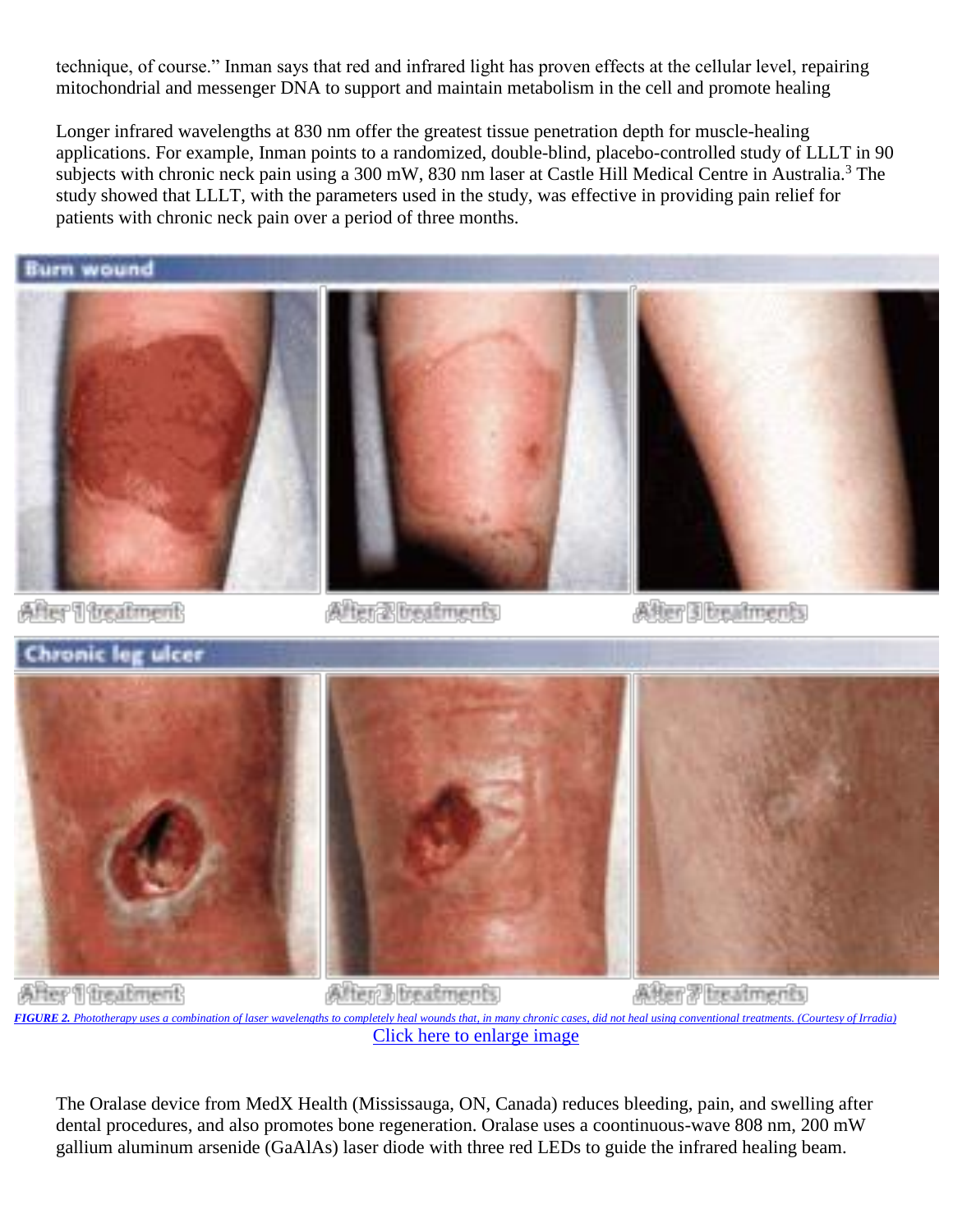Another emerging 808 nm application is the noninvasive treatment of ischemic stroke using PhotoThera's (Carlsbad, CA) NeuroThera laser. Currently undergoing medical trials, NeuroThera offers the only nonsurgical, nonchemical treatment for stroke patients within 24 hours of the appearance of symptoms.

A study of 5000 patients showed that high-dose, cold laser light can improve such hearing problems as tinnitus, oversensitive hearing, ear pressure, vertigo, and even hearing loss.<sup>4</sup> Lutz Wilden, a medical doctor and LLLT specialist practicing in Germany (www.dr-wilden.de), said the study revealed that LLLT improved hearing loss by 20% on average, with younger patients showing improvement up to 25 decibels or 50%. The study showed that wavelengths between 630 and 830 nm excited the production of adenosine triphosphate (ATP), which is produced by cell mitochondria, causing natural and accelerated regeneration of hearing cells.

Shorter wavelengths at 577 nm (yellow light) are exactly matched to the main absorption peak of oxygenated hemoglobin and are crucial to photocoagulation treatments that slow the progression of macular degeneration and diabetic retinopathy; Coherent (Santa Clara, CA) won the 2008 PhAST/Laser Focus World Innovation Award for its [optically pumped semiconductor laser \(OPSL\) targeting this 577 nm wavelength.](http://www.laserfocusworld.com/articles/330753)

The even shorter 532 nm wavelength output from a potassium titanyl phosphate (KTP) laser has a profound effect on healing diabetic and other ulcerated open wounds that do not heal after months of traditional treatment with antibiotic and other creams. With a single treatment consisting of 60 mW, 532 nm laser light at 0.5 J/cm<sup>2</sup> applied to the central portion of the wound, working in concert with  $650 \text{ nm}$  1.0 J/cm<sup>2</sup> light applied at the wound edges and 240 mW of 904 nm light applied just outside the wound, Swedish Laser Medical Society (SLMS) certified laser therapist Christina Bäckström and colleagues from Irradia (Stockholm, Sweden) have demonstrated complete healing of ulcers and burns with as little as seven (one per week) five-minute treatments (see Fig. 2).

Canadian researchers demonstrated even finer LLLT wavelength specificity by showing that 290 to 320 nm light, but not the 254 nm light studied previously, was instrumental in cellular processes that can prevent skin cancer.<sup>5</sup>

### **At the cellular level**

A 2006 article in Lasers in Surgery and Medicine reports that low-level doses of laser irradiation have "a stimulatory influence on wounded fibroblasts with an increase in cell proliferation and cell viability without adversely increasing the amount of cellular and molecular damage."<sup>6</sup> For example, Levon Gasparyan, MD, has studied the He-Ne laser at 632.8 nm in intravenous laser blood irradiation (IV LBI). A 1-to-3 mW dose of light is applied for 20 to 60 minutes daily, for three to ten days. Studies show that IV LBI stimulates the immune response of the organism, activates erythrogenesis and improves deformability of erythrocyte membranes, has antihypoxic activity on tissues, and has general antitoxic influence on the organism at different pathological processes. Additional accolades of IV LBI include that it is biostimulative, analgetic, antiallergic, immunocorrective, vasodilative, antibacterial, anti-inflammatory, among others.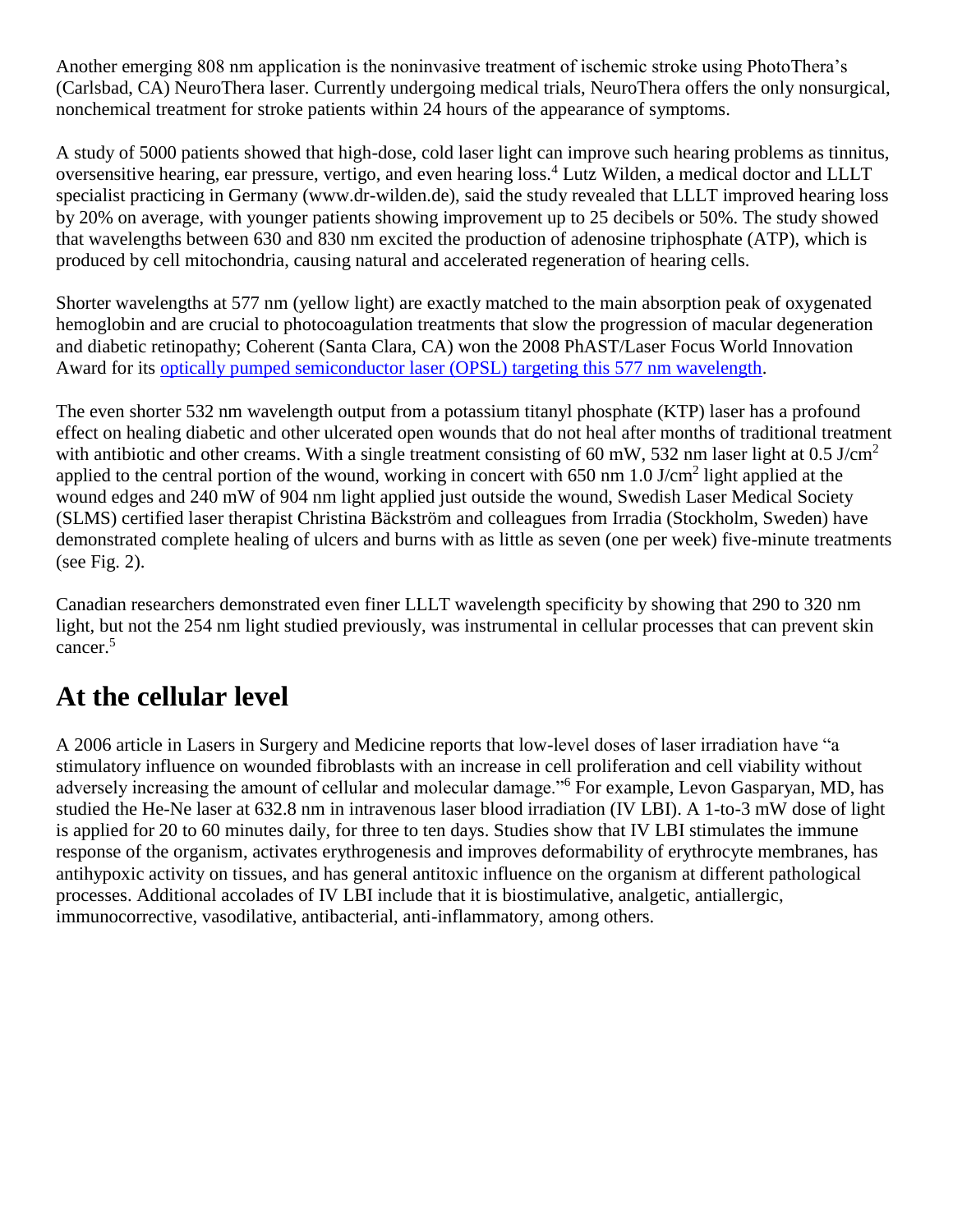

**RE 3.** [Irradiation of the skin around the eye with an array of light-emitting diodes \(LEDs\) operating with central wavelengths between 600 and 720 nm at an intensity of 728](javascript:OpenLargeWindow(265014,650,666,) W/m<sup>[2](javascript:OpenLargeWindow(265014,650,666,)</sup> increases blood circula epletes interfacial water layers, which increases the elastic function of elastin fibers and reduces the obvious appearance of wrinkles. Because elastin also provides elasticity to the heart and blood vessels *hope to apply the technique to deep-body rejuvenation. (Courtesy of University of Ulm)* 

[Click here to enlarge image](javascript:OpenLargeWindow(265014,650,666,)

Andrei P. Sommer, senior scientist in the Nanobionic Laboratory at the Institute of Micro and Nanotechnology at the University of Ulm (Ulm, Germany) has focused his work on understanding how light therapy works at the cellular level. Sommer and his colleague Dan Zhu study the physiochemical effect of light in both cells and the extracellular matrix. Their work offers new insights on the effect of low-level light on interfacial water layers on biological surfaces such as elastin in human skin (see Fig. 3).<sup>7</sup> "There are three basic parameters that must be observed in low-level light photobiostimulation: intensity, energy density, and wavelength," says Sommer. "The golden rule, empirically found by Endre Mester, is that the energy density has to be between 1 and 4 J/cm<sup>2</sup>; however, if the intensity of the light is too low, there is no biological effect."

Sommer cites a pioneering study in 1981 that irradiated the open-skin wounds of rats daily with a He-Ne laser (632.8 nm) and an argon laser (514.5 nm) at 45 mW/cm<sup>2 on 8</sup> The He-Ne laser radiation had a statistically significant stimulating effect on collagen synthesis in the wound, with a maximum effect at an energy density of 4 J/cm<sup>2</sup> and the rate of wound closure was enhanced significantly between the third and twelfth postoperative days. The argon-laser exposure produced a significant increase in collagen concentration; however, an acceleration of the healing rate was not seen in this case. The study surmises that there is a wavelength-selective influence of coherent light on the metabolic and proliferation processes in wound healing. With higher exposures at 20 J/cm<sup>2</sup>, wound healing was inhibited.

# **FDA compliance**

Like anything in life, too much of a good thing can sometimes have negative consequences. Even though "cold lasers" used in LLLT applications are considered nonthermal and safe, the FDA's Center for Devices and Radiological Health (CDRH) Manufacturer and User Facility Device Experience (MAUDE) database reports that patient burns and pain during therapeutic treatment are not unheard of.<sup>9</sup> "The key to safe application of low-level laser light is keeping the radiation at a low level," says Michael Barbour, president and founder of MicroLight. "The FDA has designated any laser with a power level below 100 mW as a nonheating laser with 'NHN' designation; devices above 100 mW that relieve pain through heating are designated 'ILY.' Our